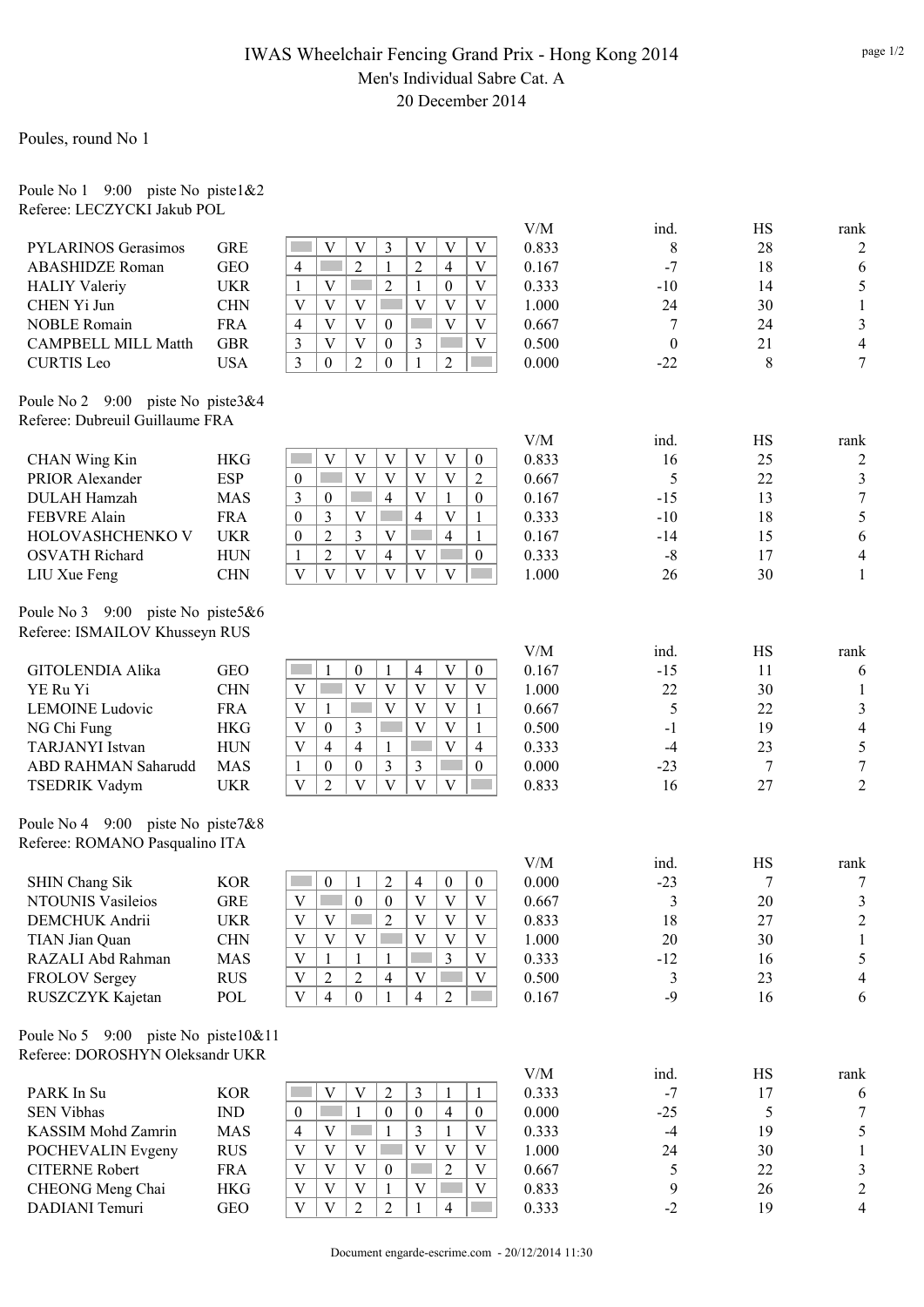# IWAS Wheelchair Fencing Grand Prix - Hong Kong 2014 Men's Individual Sabre Cat. A 20 December 2014

## Ranking of poules, round No 1 (ordered by ranking - 35 fencers)

| rank           | name and first name          | country    | V/M   | indicator        | hits scored | group      |
|----------------|------------------------------|------------|-------|------------------|-------------|------------|
| 1              | LIU Xue Feng                 | <b>CHN</b> | 1.000 | 26               | 30          | qualifier  |
| $\overline{2}$ | CHEN Yi Jun                  | <b>CHN</b> | 1.000 | 24               | 30          | qualifier  |
| $\overline{2}$ | POCHEVALIN Evgeny            | <b>RUS</b> | 1.000 | 24               | 30          | qualifier  |
| 4              | YE Ru Yi                     | <b>CHN</b> | 1.000 | 22               | 30          | qualifier  |
| 5              | <b>TIAN Jian Quan</b>        | <b>CHN</b> | 1.000 | 20               | 30          | qualifier  |
| 6              | <b>DEMCHUK</b> Andrii        | <b>UKR</b> | 0.833 | 18               | 27          | qualifier  |
| 7              | <b>TSEDRIK Vadym</b>         | <b>UKR</b> | 0.833 | 16               | 27          | qualifier  |
| 8              | <b>CHAN Wing Kin</b>         | <b>HKG</b> | 0.833 | 16               | 25          | qualifier  |
| 9              | CHEONG Meng Chai             | <b>HKG</b> | 0.833 | 9                | 26          | qualifier  |
| 10             | <b>PYLARINOS Gerasimos</b>   | <b>GRE</b> | 0.833 | 8                | 28          | qualifier  |
| 11             | <b>NOBLE Romain</b>          | <b>FRA</b> | 0.667 | $\boldsymbol{7}$ | 24          | qualifier  |
| 12             | <b>CITERNE Robert</b>        | <b>FRA</b> | 0.667 | 5                | 22          | qualifier  |
| 12             | <b>LEMOINE Ludovic</b>       | <b>FRA</b> | 0.667 | 5                | 22          | qualifier  |
| 12             | PRIOR Alexander              | <b>ESP</b> | 0.667 | 5                | 22          | qualifier  |
| 15             | NTOUNIS Vasileios            | <b>GRE</b> | 0.667 | 3                | 20          | qualifier  |
| 16             | <b>FROLOV Sergey</b>         | <b>RUS</b> | 0.500 | 3                | 23          | qualifier  |
| 17             | <b>CAMPBELL MILL Matthew</b> | <b>GBR</b> | 0.500 | $\boldsymbol{0}$ | 21          | qualifier  |
| 18             | NG Chi Fung                  | <b>HKG</b> | 0.500 | $-1$             | 19          | qualifier  |
| 19             | DADIANI Temuri               | <b>GEO</b> | 0.333 | $-2$             | 19          | qualifier  |
| 20             | <b>TARJANYI</b> Istvan       | <b>HUN</b> | 0.333 | $-4$             | 23          | qualifier  |
| 21             | KASSIM Mohd Zamrin           | <b>MAS</b> | 0.333 | $-4$             | 19          | qualifier  |
| 22             | PARK In Su                   | <b>KOR</b> | 0.333 | $-7$             | 17          | qualifier  |
| 23             | <b>OSVATH Richard</b>        | <b>HUN</b> | 0.333 | $-8$             | 17          | qualifier  |
| 24             | <b>FEBVRE Alain</b>          | <b>FRA</b> | 0.333 | $-10$            | 18          | qualifier  |
| 25             | <b>HALIY Valeriy</b>         | <b>UKR</b> | 0.333 | $-10$            | 14          | qualifier  |
| 26             | RAZALI Abd Rahman            | <b>MAS</b> | 0.333 | $-12$            | 16          | qualifier  |
| 27             | <b>ABASHIDZE Roman</b>       | <b>GEO</b> | 0.167 | $-7$             | 18          | qualifier  |
| 28             | RUSZCZYK Kajetan             | POL        | 0.167 | $-9$             | 16          | qualifier  |
| 29             | HOLOVASHCHENKO Volod         | <b>UKR</b> | 0.167 | $-14$            | 15          | eliminated |
| 30             | <b>DULAH Hamzah</b>          | <b>MAS</b> | 0.167 | $-15$            | 13          | eliminated |
| 31             | <b>GITOLENDIA Alika</b>      | <b>GEO</b> | 0.167 | $-15$            | 11          | eliminated |
| 32             | <b>CURTIS</b> Leo            | <b>USA</b> | 0.000 | $-22$            | 8           | eliminated |
| 33             | ABD RAHMAN Saharuddin        | <b>MAS</b> | 0.000 | $-23$            | 7           | eliminated |
| 33             | <b>SHIN Chang Sik</b>        | <b>KOR</b> | 0.000 | $-23$            | 7           | eliminated |
| 35             | <b>SEN Vibhas</b>            | <b>IND</b> | 0.000 | $-25$            | 5           | eliminated |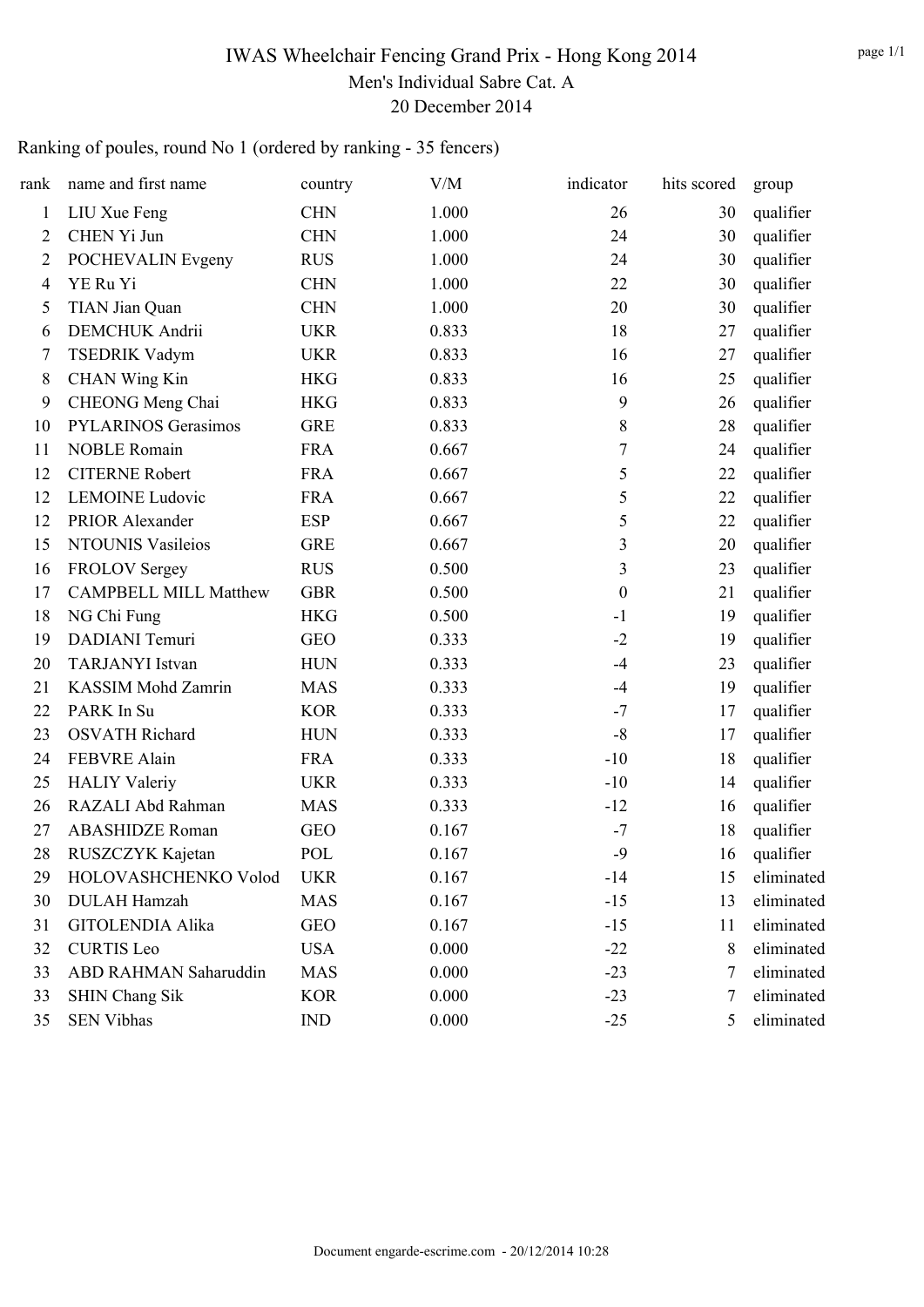# IWAS Wheelchair Fencing Grand Prix - Hong Kong 2014

Men's Individual Sabre Cat. A

20 December 2014

|                | Tableau of 32                |                     | Tableau of 16          | Tableau of 8           | Semi-finals          | Final        |             |
|----------------|------------------------------|---------------------|------------------------|------------------------|----------------------|--------------|-------------|
|                | LIU Xue Feng                 | <b>CHN</b>          | LIU Xue Feng           |                        |                      |              |             |
| 32             | ---------                    | ---                 |                        | LIU Xue Feng           |                      |              |             |
| 17             | <b>CAMPBELL MILL Matthew</b> | <b>GBR</b>          | FROLOV Sergey          | 15/9                   |                      |              |             |
| 16             | <b>FROLOV Sergey</b>         | <b>RUS</b>          | 15/12                  |                        | LIU Xue Feng         |              |             |
| 9              | CHEONG Meng Chai             | <b>HKG</b>          | CHEONG Meng Chai       |                        | 15/10                |              |             |
| 24             | FEBVRE Alain                 | <b>FRA</b>          | 15/13                  |                        |                      |              |             |
| 25             | <b>HALIY Valeriy</b>         | <b>UKR</b>          | <b>CHAN Wing Kin</b>   | CHAN Wing Kin<br>15/13 |                      |              |             |
| 8              | <b>CHAN Wing Kin</b>         | <b>HKG</b>          | 15/7                   |                        |                      | LIU Xue Feng |             |
| 5              | TIAN Jian Quan               | $\rm CHN$           | TIAN Jian Quan         |                        |                      | 15/14        |             |
| 28             | RUSZCZYK Kajetan             | POL                 | 15/5                   | TIAN Jian Quan         |                      |              |             |
| 21             | <b>KASSIM Mohd Zamrin</b>    | <b>MAS</b>          | <b>LEMOINE</b> Ludovic | 15/2                   |                      |              |             |
| 12             | <b>LEMOINE Ludovic</b>       | <b>FRA</b>          | 15/5                   |                        | YE Ru Yi             |              |             |
| 13             | PRIOR Alexander              | <b>ESP</b>          | PRIOR Alexander        |                        | 15/12                |              |             |
| 20             | <b>TARJANYI</b> Istvan       | <b>HUN</b>          | 15/7                   | YE Ru Yi               |                      |              |             |
| 29             | ---------                    | $---$               | YE Ru Yi               | 15/5                   |                      |              |             |
| $\overline{4}$ | YE Ru Yi                     | CHN                 |                        |                        |                      |              | CHEN Yi Jun |
| $\overline{3}$ | CHEN Yi Jun                  | <b>CHN</b>          | CHEN Yi Jun            |                        |                      |              | 15/10       |
| 30             | ---------                    | $---$               |                        | CHEN Yi Jun            |                      |              |             |
| 19             | DADIANI Temuri               | <b>GEO</b>          | <b>CITERNE Robert</b>  | 15/6                   |                      |              |             |
| 14             | <b>CITERNE Robert</b>        | <b>FRA</b>          | 15/5                   |                        | CHEN Yi Jun          |              |             |
| 11             | <b>NOBLE Romain</b>          | <b>FRA</b>          | <b>NOBLE Romain</b>    |                        | 15/12                |              |             |
| 22             | PARK In Su                   | <b>KOR</b>          | 15/2                   | DEMCHUK Andrii         |                      |              |             |
| 27             | <b>ABASHIDZE</b> Roman       | <b>GEO</b>          | DEMCHUK Andrii         | 14/9                   |                      |              |             |
| 6              | <b>DEMCHUK</b> Andrii        | <b>UKR</b>          | 15/2                   |                        |                      | CHEN Yi Jun  |             |
| 7              | <b>TSEDRIK Vadym</b>         | <b>UKR</b>          | <b>TSEDRIK Vadym</b>   |                        |                      | 15/8         |             |
| 26             | RAZALI Abd Rahman            | <b>MAS</b>          | 15/5                   | <b>TSEDRIK Vadym</b>   |                      |              |             |
| 23             | <b>OSVATH Richard</b>        | <b>HUN</b>          | <b>OSVATH Richard</b>  | 15/13                  |                      |              |             |
| 10             | <b>PYLARINOS Gerasimos</b>   | <b>GRE</b>          | 15/9                   |                        | <b>TSEDRIK Vadym</b> |              |             |
| 15             | <b>NTOUNIS Vasileios</b>     | <b>GRE</b>          | NG Chi Fung            |                        | 15/5                 |              |             |
| 18             | NG Chi Fung                  | <b>HKG</b>          | 15/14                  | POCHEVALIN Evgeny      |                      |              |             |
| 31             |                              | $\qquad \qquad - -$ | POCHEVALIN Evgeny      | 15/4                   |                      |              |             |
| $\overline{2}$ | POCHEVALIN Evgeny            | <b>RUS</b>          |                        |                        |                      |              |             |